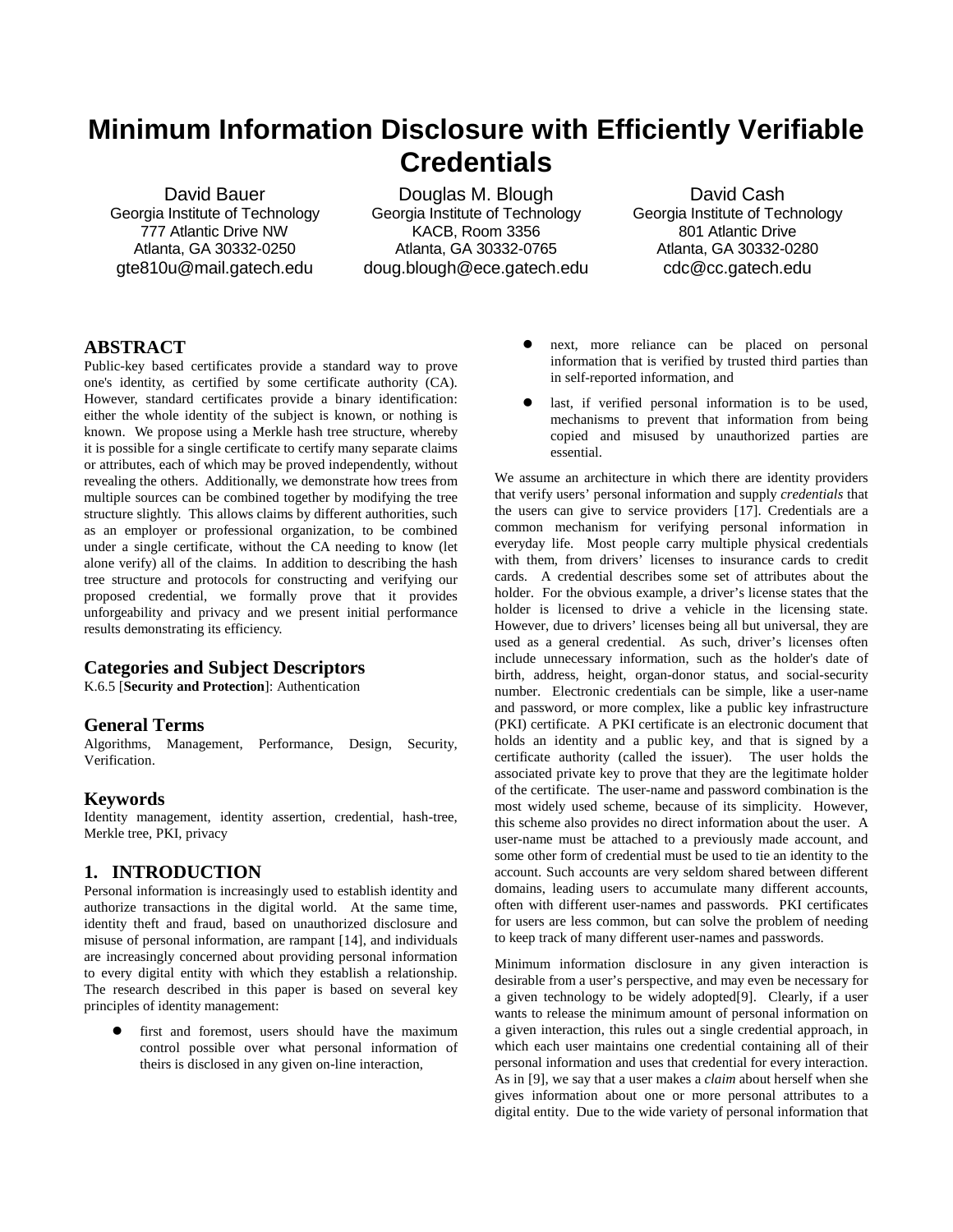is used in digital interactions, the number of different possible claims is extremely large. The problem to be solved is, therefore, to provide an efficient and reliable mechanism that allows users to assert arbitrarily many (or at least a large number of) verifiable claims over a sequence of interactions with different digital entities.

As an example of minimum information disclosure, consider the problem of verifying that a user is at least 18 years of age. Clearly, verifying the user's date of birth is sufficient but not necessary, and would reveal a very sensitive piece of personal information that could assist an identity thief in masquerading as that user. We refer to the claim that a user "is at least 18 years of age" as a micro-claim, with the (macro-)claim in this case being "the user's date of birth is xx/xx/xxxx". Many different microclaims can be derived from a single claim, e.g. the user is "at least 18", "at least 21", "at least 35", "at least 65", etc. One possible approach could be to maintain credentials for a relatively small number of claims and use those to dynamically generate microclaim credentials as needed for a given interaction. However, securely generating a large variety of micro-claims from a given set of claims is an open problem, not to mention how the microclaims can be verified without revealing the information in the verifiable claims from which they are derived.

Instead, we adopt an approach where a large set of micro-claims is enumerated statically, and updated dynamically as needed. Instead of generating and maintaining a single credential per micro-claim, which is extremely inefficient from the standpoints of storage space, bandwidth, and computation time, we propose a method wherein a single credential can be maintained that allows the user to dynamically specify an arbitrary subset of micro-claims for a given interaction without revealing the other micro-claims. We also include in this credential, and the protocols that use it, mechanisms to make it very difficult for an attacker to make a copy of the credential and use it to masquerade as the user. In addition to allowing the user to update her set of microclaims as certified by one authority, the credential allows information that is verified by different identity providers to be combined in one structure. This allows users to spread out their personal information across different identity providers, thereby lowering their risk when one of their identity providers experiences a security breach. The details of this new credential mechanism and its associated protocols are provided in the remainder of this paper.

Defining the level of privacy needed by users is a subtle and hotly debated issue . One attempt to quantify privacy is the idea of linkability. Two things – events, transactions, credentials, claims, or users – are linkable if they are known to have an underlying connection. It is necessary for some things to be linked; for example, if a claim is not linked to any user or evidence, it is meaningless. But more often the focus is on unlinkability – when things can't be recognized or shown to be connected, even when they are. For example, consider buying an item with cash versus buying an item with a credit card. When using cash, there is usually no record of who bought the item. If several items are bought in separate transactions, it usually cannot be determined that they were bought by the same person. When using a credit card, there is a clear record of who bought the item. Items purchased at different times and even at different places may be identified as having been bought by the same person.

Additionally, the real name/identity of that person is known and usually printed right on the receipt. This is a clear invasion of privacy, and yet credit cards are still extremely popular. Credit cards are popular because they are convenient, and this invasion of privacy is accepted because it is necessary to reduce fraud and abuse in the system.

Our goal here is to design systems that preserve the user's privacy as much as possible, while remaining auditable from the point of the of the service providers. That is, a user should have control over which claims are presented, but repeated use of the user's credential should be linkable. This concession to social practicality gives a strong engineering advantage compared to the other credential systems discussed in the related work section: we are trying to solve a somewhat easier problem. As such, we can focus on making the system faster and more efficient. While complete anonymity, e.g. in the form of unlinkable transactions, is a noble goal, it is our belief that many types of service providers will not accept it as a practical solution. Our approach, by contrast, tries to improve on the current practice by allowing users to minimize the amount of personal information they entrust to service providers while recognizing that release of some personal information may be inevitable.

# **2. BACKGROUND**

## **2.1 Expected Scenario**

We consider a scenario with three types of parties: identity providers, service providers, and users. An identity provider is an entity in a position to make authoritative statements about a user. An identity provider can be a third party certificate authority, a government office, an employer, a professional organization, etc. A service provider is an entity that wants or needs to check the identity of users. A service provider can be any organization, government office, or individual with an on-line presence. The user is the holder of the credential, and is always an individual person in our scenario.

We acknowledge that it is notoriously difficult to deploy a usable and secure PKI to bind keys to users, but it seems necessary without an online third party to attest to a user's claims. The functionality provided by verified claims will hopefully serve as intuitive and strong motivation for users.

## **2.2 Requirements**

The design of our electronic credential was driven by several requirements.

> 1. The credential must not simply hold a single identifier. Identity is a complex matter, and often a name or serial number is not what is important in one's identity.

> 2. The user of the credential -- the one whose identity is being proven -- must have as much control over the process as possible. Considering the first requirement, the user should be able to select which attributes of their identity are released to a particular entity.

> 3. The credential must have some form of copy protection. Using the credential should not place it at risk of being copied.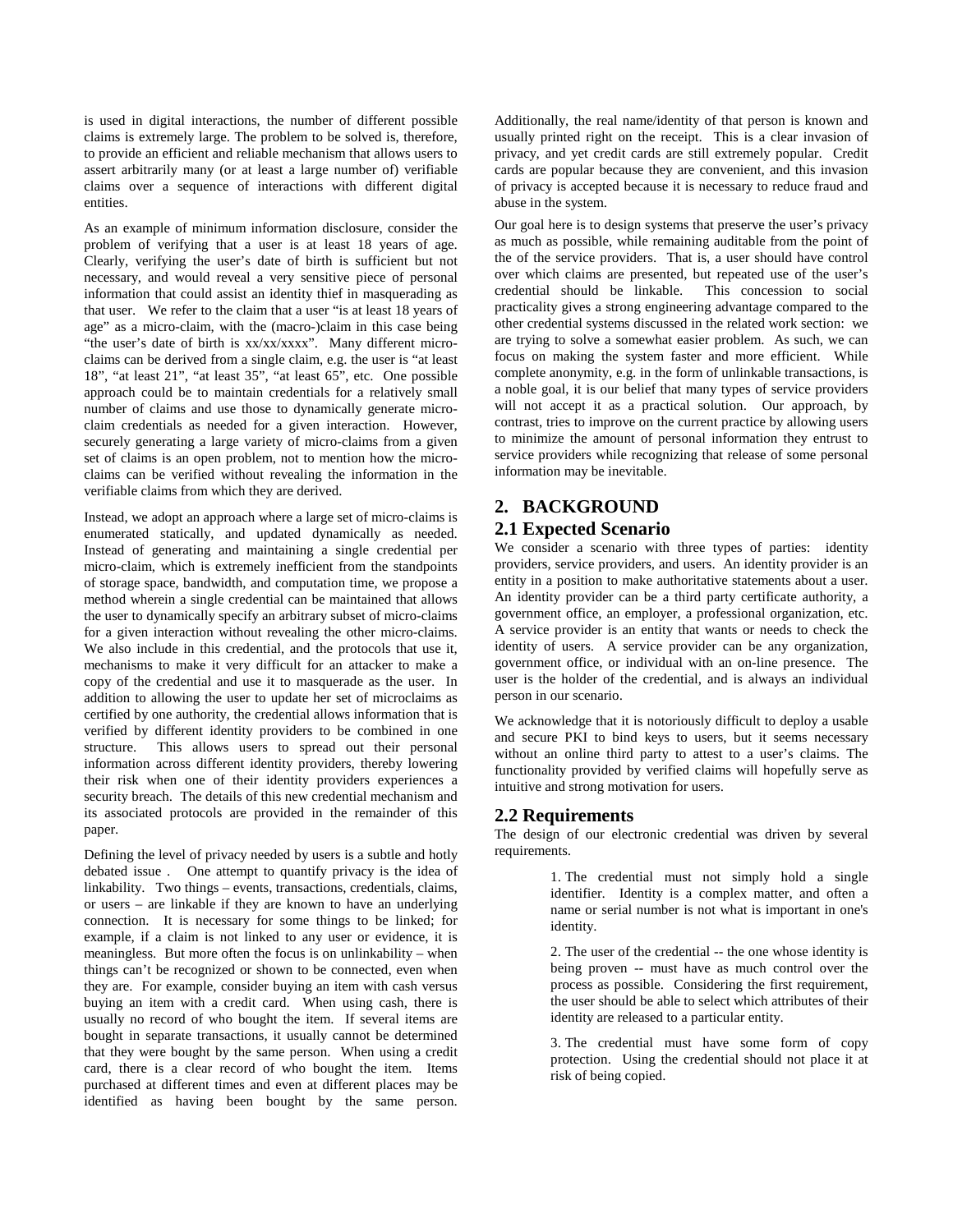4. Neither the user nor the service provider should have to contact the identity provider to verify the credential.

5. The credential must be memory and computationally efficient to store and use.

## **2.3 Related Work**

Digital credentials have been proposed before in various forms. More in depth comparisons between our system and these systems can be found later, in Section 3.4.

David Chaum is credited with proposing the first digital credential system[11]. Chaum's system is a pseudonym system, whereby a user can present a different pseudonym to each service provider. The pseudonyms are linked cryptographically such that even colluding service providers cannot link together two pseudonyms belonging to a user, but the user can use a credential assigned to one pseudonym with another pseudonym. Chaum's original proposal did not describe how to implement such a system. A method for implementing the system was later described by Chaum and Evertse based on the RSA crypto-system and a semitrusted third party [12].

Stefan Brands developed a different form of digital credential, in which a user has a single public credential, but that credential is pseudo-anonymous, even to the issuer [4]. The credential holds attributes that the user can selectively prove to a service provider. Repeated showings of the same credential are linkable, both if shown to the same or different service providers. However, since the credential is issued blind by the identity provider, the effect is that a user has one global pseudonym. The credential can be reissued easily, allowing the user to change the global pseudonym, as permitted by the identity provider. Brands emphasizes that showing a credential is done by zero-knowledge proof, but that has no impact on the comparisons in this paper. Credentica's U-Prove Software Development Kit is based on Brands' work [3].

Camenisch, et al., have proposed and implemented yet another form of digital credential, or more precisely, yet more forms [6-8]. While they describe a system for implementing a Chaum-like pseudonym system, their system is much more flexible, and can be used without pseudonyms. While having significantly better anonymity properties, the algorithms are also significantly slower than Brands' credentials. IBM's idemix system is based on Camenish, et al.'s work [6].

While their aim is very different, the closest design to our credential system is the redactable signature scheme described by Johnson et al in their paper on homomorphic signature schemes [15]. A comparison between our credential and their signature scheme is given later in Section 3.4.

# **3. DESIGN**

# **3.1 Merkle Hash Trees**

The proposed credential is based on Merkle hash trees [16] and standard public-key infrastructure (PKI) certificates. A Merkle hash tree is essentially a binary tree where each internal node holds the hash of the concatenated values of its two children nodes. The leaf nodes hold the data of interest. In this way, a large number of separate data can be tied to a single hash value. In addition, by storing the internal node values (or a subset thereof), it is possible to verify that any of the leaf nodes is part of the tree without revealing any of the other data. Ralph Merkle first introduced this structure as a way to efficiently handle a large number of Lamport one-time signatures. It has since been adapted for uses such as the large-scale time-stamping of documents [2] and tracking data in peer-to-peer networks [10].

A basic Merkle tree is shown in Figure 1. Figure 2 shows the same tree with the nodes and claims labeled for easy reference. Consider verifying claim A in the tree. Starting at the claim and going up the tree, node 4 contains the hash of the claim. Node 3 contains the hash of the concatenation of nodes 4 and 5. Node 2 contains the hash of the concatenation of nodes 3 and 6. And, finally, node 1, the root of the tree, contains the hash of the concatenation of nodes 2 and 9. Therefore, verifying claim A requires the values of nodes 5, 6, and 9, as shown in Equation 1, below. A similar verification path can be made for any of the claims. For example, Equation 2 shows the path for verifying claim F, which requires the values of nodes 2, 11, and 13. As per the nature of the binary tree, the number of nodes and hashes needed for a verification scales with the log of the number of claims.



**Figure 1. Merkle hash tree with leaf nodes holding hashes of claims.**



**Figure 2. Merkle hash tree with labeled nodes.**

#### **3.2 Credential Overview**

The credential consists of two parts: a public part and a private part. The public part of the credential is a certificate. The certificate holds information about the issuer, the certification chain for the issuer, the type of certificate, the date range over which the certificate is valid, the user's public key, and a signature of the root node of a Merkle hash tree. The certificate should not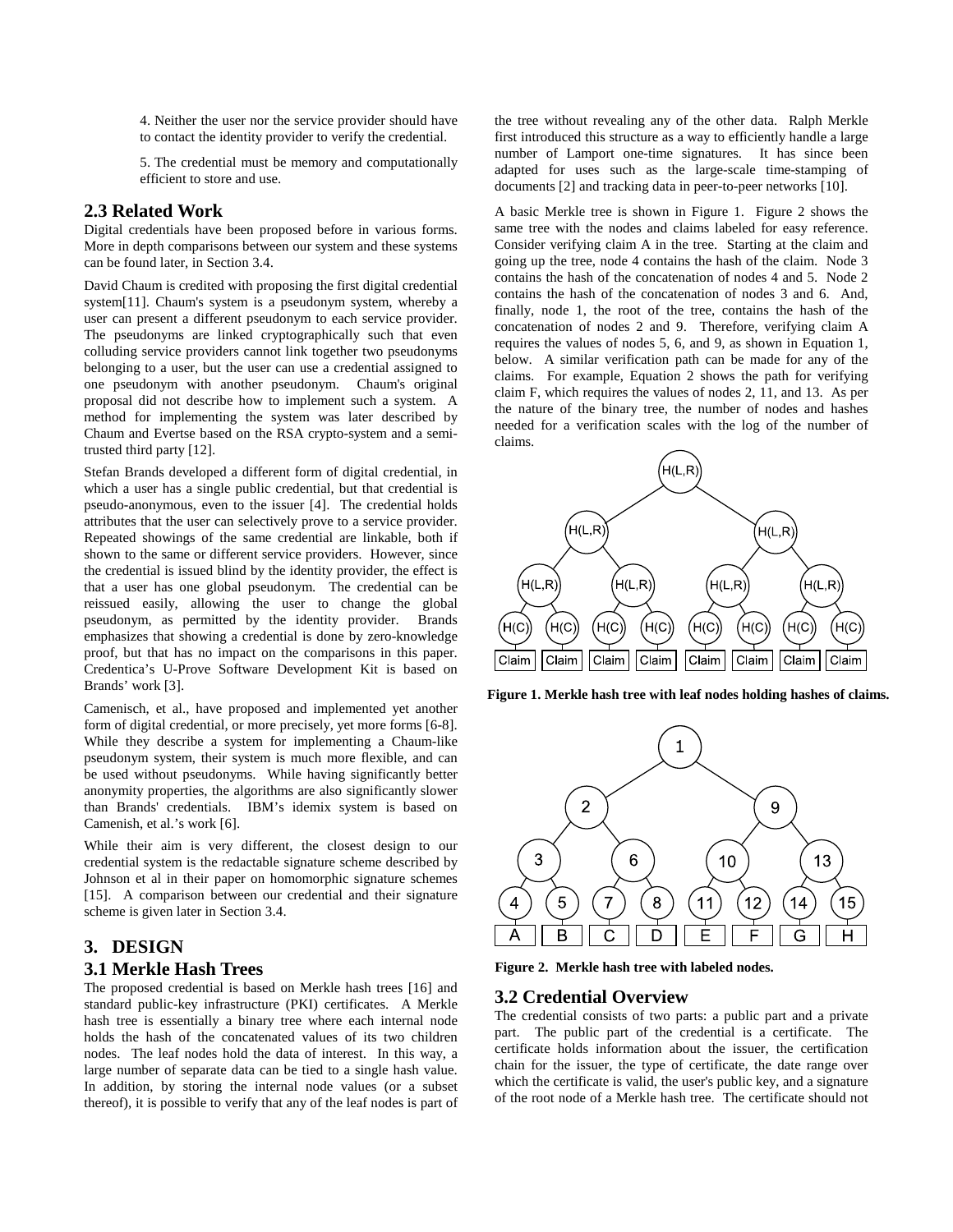in general hold any data about the user directly, even data as common as a name. As per standard operation, the certificate will be signed by some certificate authority, which is an identity provider in this system. The private part of the credential consists of a private key and a Merkle hash tree whereby all of the leaf nodes are attributes of, or micro-claims about, the identity of the user, who is the credential holder. The Merkle tree structure allows the credential holder to prove any subset of the claims in the tree, with only the single signature on the certificate.

As an additional improvement, a slight modification to the structure will allow the use of a single credential containing claims from a variety of identity providers, without requiring one identity provider to verify all of the claims. Consider again the Merkle tree of claims, but with subtrees coming from different identity providers. For example, one subtree could contain claims certified by a government registry, while another subtree could contain claims certified by an employer. In the basic structure, the identity provider must either see all of the claims or trust the providers of all of the subtrees that they only contain claims relevant to their topic. Neither solution is ideal. To provide a third option, consider adding an optional third branch to some internal nodes of the full tree. (These nodes correspond to root nodes of the subtrees.) The third branch contains a certificate for all of the claims in the subtree rooted in the parent node. When verifying a claim which is in such a subtree, the form is different - - three hashes are concatenated in a node instead of two -- so the verifier knows that this claim is under a different certificate than the credential as a whole. For example, in Figure 3 the left hand subtree contains claims certified by the overall identity provider. The overall identity provider is referred to as the certificate authority (CA). The right hand subtree contains claims certified by some other party, which do not have to be verified by the top level CA. From here on, the term "subtree" is used to refer to a branch containing nodes from a different identity provider, rooted in one of these sub-roots.



**Figure 3. Modified Merkle hash tree with subtree.** 

We would like to identify a node as being a leaf node without seeing the associated claim. The reason for this is described. This discrimination is achieved by simply appending a bit to the end of the hash, either a one if the node is an inner node, or a zero if the node is a leaf node. For efficiency, our implementation simply overwrites the least significant bit of the hash value, instead of appending another bit. This is equivalent to truncating the output of the hash function used by a single bit (with a negligible decrease in security), and then appending the indicator bit. In order to keep the system secure while still only needing to check the signature on a single certificate, nested subtrees are forbidden. If a service provider encounters a claim in a nested subtree, it should reject the credential.

A tree might have no claims outside of subtrees. In this case, the top level CA is signing that it has verified that the form of tree is correct, that all certificates for subtrees are valid, and that the user possess the private key(s) matching the subtree certificates and the top level certificate. The CA could be fully automated in this situation, allowing users to easily update their credentials when subtrees are added or modified.

#### **3.3 Protocols for the Credential**

Creating a credential is both conceptually and computationally easy. In the case where there is a single identity provider for the credential, there are roughly four steps required:

- 1. Agree on a list of claims.
- 2. Generate the hash tree for the claims.
- 3. Verify that the user possesses the private key.
- 4. Produce and sign the public certificate.

First, the user and identity provider agree on a list of claims. The logistics involved in an identity provider verifying the user claims may be rather complicated, and are beyond the scope of this paper. Second, either the user or the identity provider generates the hash tree for the claims. Random padding must be added to the claims before they are hashed, as discussed in more detail later. With a single identity provider, the tree will always be balanced, bounding the number of interior nodes to the number of claims. The number of hashes needed to generate the tree is therefore bounded to twice the number of claims -- generally a negligible amount of computation time. Third, the identity provider must verify that the user holds the private key matching the public key of the credential. The user can reuse an already generated key pair or generate a new key pair for the credential. The identity provider does not need to ever know the private key. Finally, the identity provider creates and signs the public certificate for the credential.

Random padding must be added to the claims before they are hashed in order to prevent dictionary attacks against parts of the tree. The random padding can be generated and stored in a number of different ways. For example, Johnson, et al. [15], describe a method credited to Goldreich, Goldwasser, and Micali [13] that uses a pseudo-random function whose output is twice the length of its input. A single seed value at the root node is expanded as per the tree branching structure using the pseudorandom function. Each node therefore has a pseudo-random value associated with it that can be used to generate the pseudo-random values for all of its children nodes. A computationally easier method is to use a seed value and the claim index with a pseudorandom function to generate the padding for each claim. Neither of these methods will work well for our system, unfortunately, due to the inclusion of different subtrees within a larger tree. In the most general case, simply storing the random padding for each claim is probably the easiest solution. The overhead is small, just 10-16 bytes per claim. Alternative approaches are possible, but all require the user to have a global secret, keep the private keys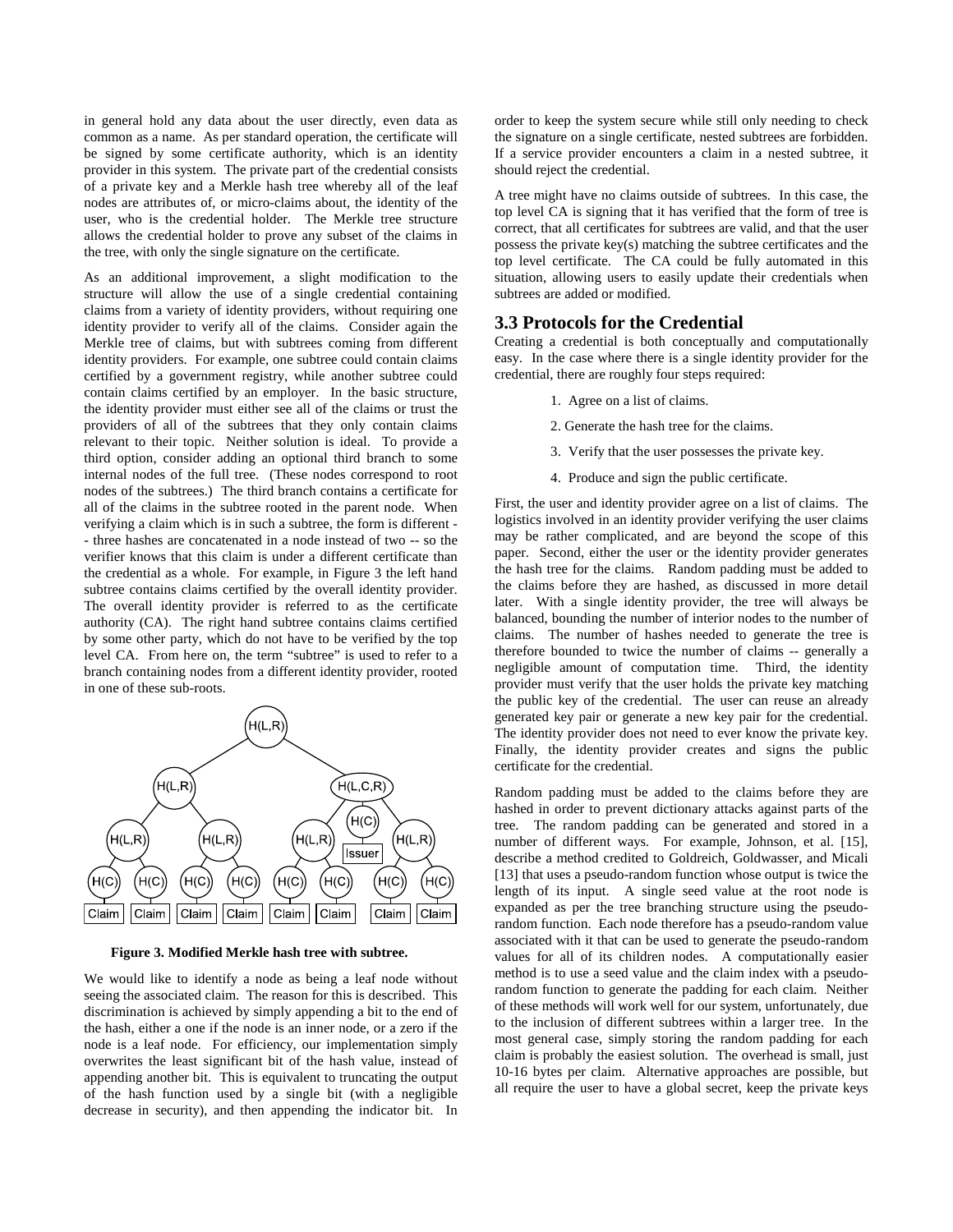for all certificates, or store extra private information with each credential.

Creating a credential with claims from multiple identity providers is done by integrating credentials as subtrees. One identity provider will be the final one, referred to as the certificate authority (CA). The user creates credentials with all of the identity providers, except for the final one, by the procedure described above. Then, the user creates a credential with the CA. For this final credential, the hash trees from the other credentials are incorporated into the final hash tree. The root nodes for the incorporated subtrees will have a third branch added, each containing the certificate from the original identity provider of that subtree, as shown in Figure 3. (The root hash values in the subtree certificates will no longer match, but that doesn't matter.) All subtrees in the credentials being added must be removed from their trees and added separately to the top level tree. This prevents nested subtrees. The CA verifies the structure of the tree, including the top two leaf nodes of each subtree (as they are needed to calculate the sub-root's hash), as well as the public part of the sub-credentials, and the associated public/private key pairs. In general, the public/private key pairs may be the same as or different from each other and the top level key pair. All that matters is that the user holds the corresponding private keys at the time that the credential is assembled. In a more restricted setting, the public/private key pair may be required to be the same for all subtrees. The CA does not need to see the claims from subtrees.

To provide an example of combining credentials, imagine a user, Alice, who already has a credential containing claims from four different identity providers. Now, Alice is then issued a credential from her employer. The two credentials are shown in Figure 4. Alice's employee credential already has a number of subtrees, containing separate credentials from the engineering department, human resources department, and her own lab. The credential also has a top level claim of her employee ID. Alice goes to a certificate authority to create a new credential from these two credentials. She submits no claims to be verified by the CA and eight sub-credentials to be included in the final credential – four of these are from her previous credential, three were embedded in her employee credential, and the last is the credential claiming her employee ID. The CA will verify the eight certificates, verify that Alice possesses the appropriate private key(s), generate a new tree, and provide Alice with the new certificate.

The protocol for using the credential follows conventional PKI certificate usage. The user connects to a service provider, either over a wide or local area network, and requests some service, sending the public part of the credential. The service provider requests the appropriate identity attributes from the user. The user

provides the claims that match the requested attributes and the intermediate node values and path information necessary for the service provider to verify each of the claims. If any of the claims are in a subtree certified by a different identity provider, the accompanying certificates must be included with the set of claims. The service provider verifies that the claims are in the hash tree specified (via the root hash) in the certificate part of the credential. The service provider also verifies the signature on the certificate part of the credential. In order to verify that the user is the holder of the credential, the service provider also verifies that the user possesses the private key which matches the public key claimed by the credential. This can be done by standard methods, such as challenge/response or as part of a secret key agreement operation, as long as the key verification is tied to the specific claims being asserted by the user. This can be done, for example, by hashing all of the claims asserted by the user as part of the challenge field. In addition to the cryptographic verifications, the service provider must of course confirm that it trusts the identity providers to assert the claims in the credential. For example, a claim of an individual's address asserted by the Bar Association would be out of place. Similarly, an assertion by the Department of Motor Vehicles that an individual was a licensed lawyer should not be trusted.

The procedures for creating and using credentials given herein are purposely generic. We prefer to constrain the structure and properties of the credential and leave some flexibility in the procedures for generating and verifying it. As a proof of concept, we have developed specific implementations of these procedures, and initial performance results based on these implementations are reported in Section 5.

#### **3.4 Comparisons to Related Systems**

Johnson, et al., define and construct *redactable signatures* using a Merkle hash tree to allow the signature verification of a message even when parts of the message have been deleted [15]. In their example, a body of text is signed such that it can be redacted at some level of granularity (sentence, word, or character making the most sense). They do not appear to have considered using the construct in the context of a credential. While both systems share a core idea – using a Merkle hash tree to hide signed elements – the two systems have significant differences. Both systems use slightly different hash functions (constructs) for the leaf and inner nodes. In their signature scheme, the input to the hash function is specified to match a certain form, which is important to their proof of security. In our credential system, the output of the hash function is specified to match a certain form, which is sufficient meet the requirements of the security proof, while provided the property of being able to identity a leaf node from its hash value



**Figure 4. Combining a generic credential with an employee credential.**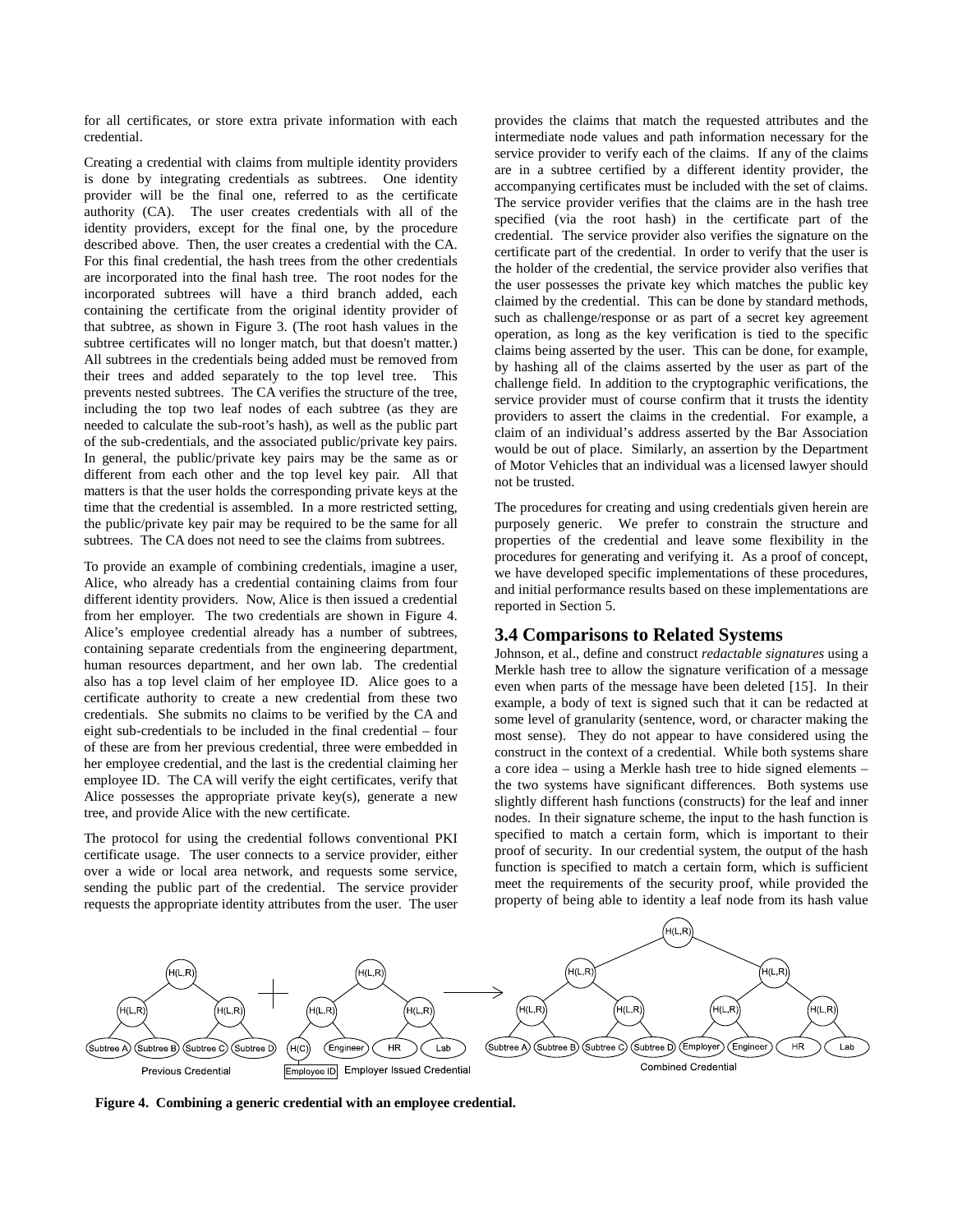alone. Subtrees of the type used in the credential system are not used at all in the signature scheme. To the best of our knowledge, the idea of combining trees by modifying the tree structure as we do is novel, and introduces extra complications. The three-child inner nodes (shown in Figure 3) and modified hashing scheme (discussed in Section 3.2) both result from the idea of combining subtrees from different identity providers. Combining subtrees allows claims from many different sources to be in a single credential, under a single certificate.

Brands mentions in his book the idea of using Merkle hash trees to store claims, but dismisses it because it does not provide the properties desired in his system [4].

## **3.5 Copy Resistance**

The credential is strongly copy resistant under normal operations, due to the incorporated public/private key pair. Whenever the credential is used, the private key is used to prove that the user is the authorized credential holder. Since the private key never leaves the user's machine, it can't be copied by the service provider or any third party listening to the exchange. (The private key can of course be copied if the user's machine is compromised, but that is beyond the scope of this paper.)

This copy resistance property extends to preventing standard manin-the-middle attacks. For example, consider how a phishing site handles conventional one-time passwords or other two-factor authentication methods. A user logs in to what they believe is the legitimate site of their bank, broker, or other service provider, but which is really a phishing site. The user enters their user-name and password and then, either in the same step or in a second step, enters a one-time password from a sheet of paper or electronic device. The phishing site simply passes all the information from the user on to the site being spoofed, and returns the responses from the legitimate site to the user. After the user has successfully logged into the legitimate site, through the phishing site, then the phishing site is logged in as the user and can perform whatever actions it wants.

The standard protection against this type of man-in-the-middle attack is the use of server-side certificates with SSL/TLS. When the user initiates a secure connection to a service provider, the service provider replies with a PKI certificate. The user's client (web browser) usually handles checking the validity of the certificate automatically, interrupting the user only when a problem is detected and simply showing a non-intrusive indicator when the secure connection is setup without problems. Phishing sites have used a variety of techniques to get around server-side certificates, including simply not using SSL/TLS, making the browser look like it is using SSL/TLS when it is not, and obtaining valid certificates for different domains, which can be mistaken for the legitimate domain by an unwary user. All of these tricks are possible because of the disconnect between the authentication system (SSL/TLS), and the thing being authenticated (the service provider). The certificates authenticate the domains used, instead of the actual service providers.

In contrast to the server-side certificates, our credentialing scheme intimately ties the authentication system (the private/public key pair and the certificate as a whole) to what is being authenticated (the credential as a whole). Consider again the phishing site, but with the credential in place of the user-name, password, and onetime password. When the user connects to the phishing site, the

phishing site can relay requests to the legitimate service provider and replies back to the user as before. However, when the service provider sets up a secure connection, it will use the user's certificate to setup the session. The phishing site can substitute its own certificate, but then it is no longer impersonating the user. Alternatively, the phishing site can pass on the user's certificate, but then the phishing site loses control of the session. The service provider can setup an authenticated tunnel to the user, so that the phishing site can no longer modify the traffic without being detected.

# **4. SECURITY**

In this section we discuss some potential attacks against implementations and then provide a formal analysis of the underlying cryptographic construction.

## **4.1 General Security Discussion**

The basic attacks that the credential must resist are forgery, theft, privacy compromise, man-in-the-middle, and collusion.

**Forgery** – a malicious user should not be able to forge a valid credential containing invalid claims.

**Theft** – the credential should be resistant to theft under standard usage.

**Privacy compromise** – an attacker should not be able to learn more about the user of a credential than the user chooses to reveal.

**Man-in-the-middle** – a user should not have to worry excessively about hostile service providers.

**Collusion** – two or more users working together should not be able to make a claim that no single user in the group can make alone.

During the design process, several specific attacks against earlier versions of our system were discovered. They include dictionary attacks against neighbor nodes, combined replay/man-in-themiddle, hidden subtrees, and the broken hash attack.

Dictionary attacks against neighbor nodes come from the fact that when a credential is used, the hash values of unreleased claims must be provided. Assuming a secure hash function is used, an attacker cannot determine the value of the unreleased claim via cryptanalytic attack. However, since most claims are likely to be in a standard form, a dictionary attack should often be successful. We protect against this type of attack by padding the claims with random or pseudo-random data.

A combined replay/man-in-the-middle attack may be possible when the verification that a user holds the private key for a credential is completely unrelated to the showing of the tree for the credential. In this situation, an attack can perform a replay attack against the showing of the tree, and then a man-in-themiddle attack against the user proving possession of the private key. While this attack either does not apply or would be meaningless to many uses of the credential, it is still a possible attack. We protect against this type of attack by requiring that the verification of the private key be linked to the specific claims being shown.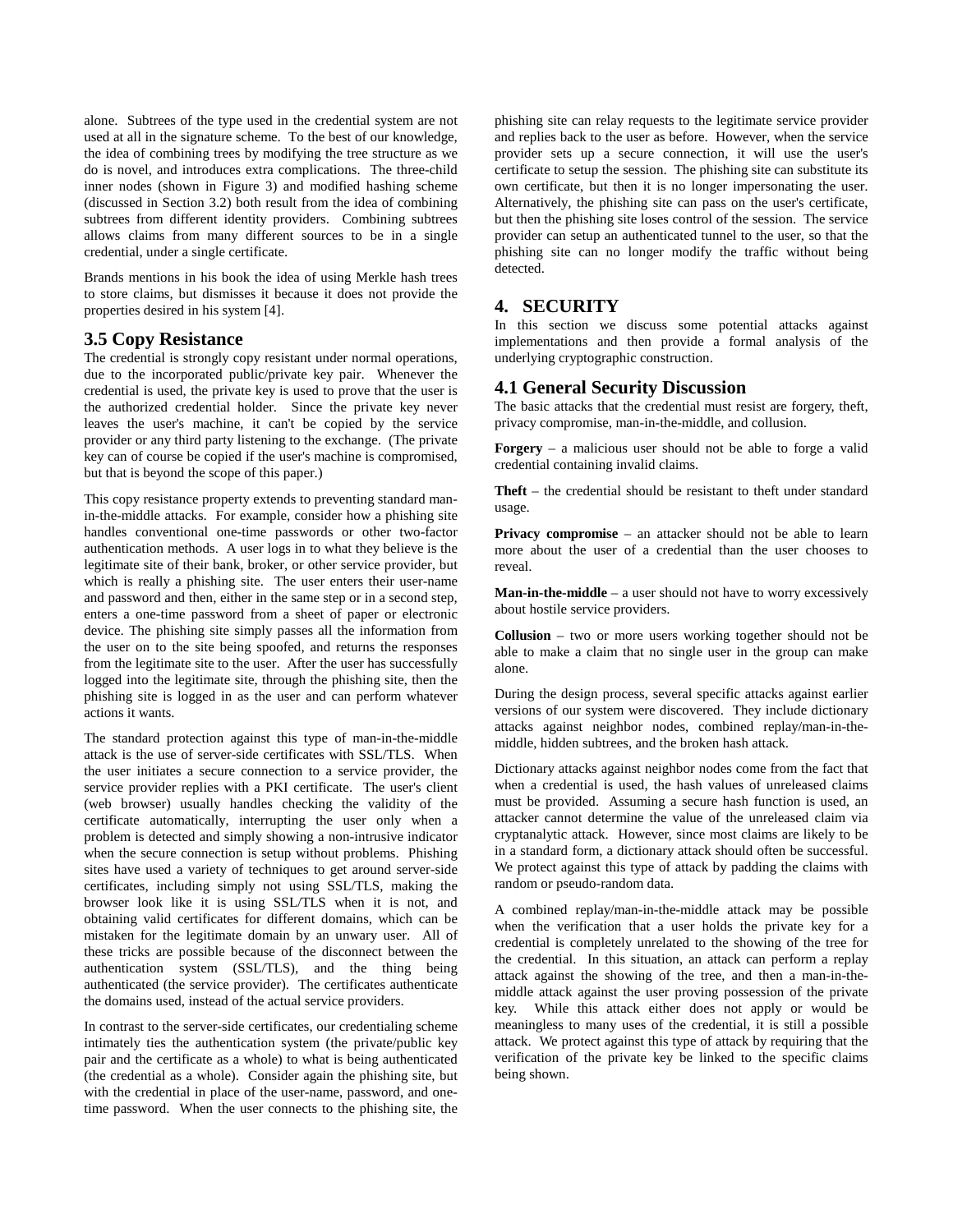To maximize the efficiency of showing a credential, we would like to minimize the number of slow, public-key operations performed. The best that we can do is to have only a single certificate verification and a single public/private key verification, regardless of the number of claims and how many different subtrees the claims may be in. As described previously, an identity provider will check the certificates for all subtrees within the tree. Therefore, when the credential is shown, the service provider does not need to recheck those certificates, as long as it trusts the higher level CA. However, consider the case of a nested subtree. An identity provider shouldn't be able to see the claims in subtrees, due to privacy requirements. But this means that a subtree can hide another subtree. In particular, a subtree issued by a bad (but untrusted) identity provider could hide a subtree apparently issued by a trusted identity provider, but in actuality was forged and has a bad signature. This could be prevented by several different protocol changes. The most efficient of these is by preventing the inclusion of a hidden subtree in the first place. Our current recommendation is simply to ban nested subtrees altogether, and have the service providers ensure that credentials which have nested subtrees are rejected.

An alternative solution to the hidden subtree problem allows nested subtrees, but prevents them from being hidden. As described previously, the final bit of the hash is set or cleared to indicate an inner node or leaf node, respectively. When a user wishes for a subtree to be present in a credential, the entire tree down to the leaf nodes must be presented to the identity provider/CA. The claims of the subtrees remain private. As the node type is evident from its hash value, subtrees cannot be hidden during this process. Service providers must make sure this standard is followed by verifying that no inner nodes have hash values appropriate to leaf nodes. In our prototype, this is trivially accomplished by having different methods called to compute the hash value, depending on the node type. Compared to our recommended method, this solution to the hidden subtree problem (trivially) increases the computation and communications cost of issuing a credential.

Another structural attack that was encountered is implementation specific. In our prototype implementation, plain X.509 certificates are used. X.509 certificates are designed to match a directory entry for a particular subject, and their structure is fairly rigid around that purpose. Therefore, our implementation didn't specify any extra details about the hash tree – such as the hash algorithm used – in the certificate itself, but instead stored that information with the tree. This can lead to an attack if a hash algorithm trusted for use in creating the tree is broken. Given the right conditions, an attack could create a tree using the broken algorithm, which could then collide against the root hash stored in a valid certificate, even if the valid certificate was for a tree using a different (and hopefully more secure) hash algorithm. We consider this attack to be fairly minor, because it requires a primitive of the system to be broken badly – in order to find a collision from one hash function to another should effectively require a preimage attack, and not a simple collision. As version 3 of X.509 certificates allows arbitrary extensions, the hash algorithm can be specified in the certificate, anyway.

# **4.2 Formal Analysis of Security**

We provide a rigorous analysis of our credential system. We first formally define the new notions of *unforgeability and privacy for a credential system* and show that our system achieves these under standard cryptographic assumptions.

*Unforgeability* states that a user cannot convince a service provider that a set of claims is true unless those claims were actually approved by an identity provider. We formalize this in a strong way: we allow adversaries to adaptively obtain an unbounded polynomial number of credentials on sets of claims, and then require that the adversary can not generate a credential on a set that was not contained in one of the valid credentials. Furthermore, the adversary may request that credential trees be combined. The adversary is also considered to have won if it can fool a service provider into accepting a valid claim from one identity provider as a claim from another identity provider which did not approve the claim. For simplicity, we analyze the cases where the claim tree contains no subtrees or is composed entirely of subtrees. The analysis can easily be extended to the case where claims are mixed with subtrees.

*Privacy* states that no partial information about unrevealed claims is leaked. We will allow adversaries to adaptively obtain credentials and then submit two sets of "challenge" claims of equal size. One of the challenge claim sets is selected at random and then a credential is generated on that set and returned to the adversary. The adversary can ask that parts of the challenge credential be revealed before outputting a guess. Of course, we must restrict the adversary to revealing only claims on which the sets match (otherwise distinguishing is trivial).

We leverage two properties in our analysis that were not considered in the redactable signature scheme of Johnson, et al., which used a similar technique of constructing a Merkle tree and then signing the root [15].

First, we consider the privacy of unrevealed claims, a notion that did not apply to the context of redactable signatures. If we translate Johnson, et al.'s terminology to our context, it was assumed that the adversary *knew* all of the claims in a given tree, and after the user revealed some claims, the adversary would attempt to convince an identity provider that some of the remaining unrevealed claims were in the tree. The security theorem given by Johnson, et al., stated that the adversary could not succeed, despite knowing all of the claims. For unforgeability, we need only a weaker version of this security that prevents an adversary from inserting new claims, and for privacy we must defend against adversaries who do not know all of the user's claims and wish to learn something about the unrevealed claims.

Second, combining trees did not apply in their context and was not considered. For this work, combining trees allows us to save the computation involved in verifying many signatures if the key used to sign the root node is trusted.

In the following definitions, we treat a credential system as a pair of algorithms (KeyGen, SignCred). KeyGen takes as input a security parameter and outputs a unique ID for the identity provider and a public/secret key pair to be used in generating and verifying credentials. SignCred takes as input an identity provider's secret key and a set of claims, and outputs a credential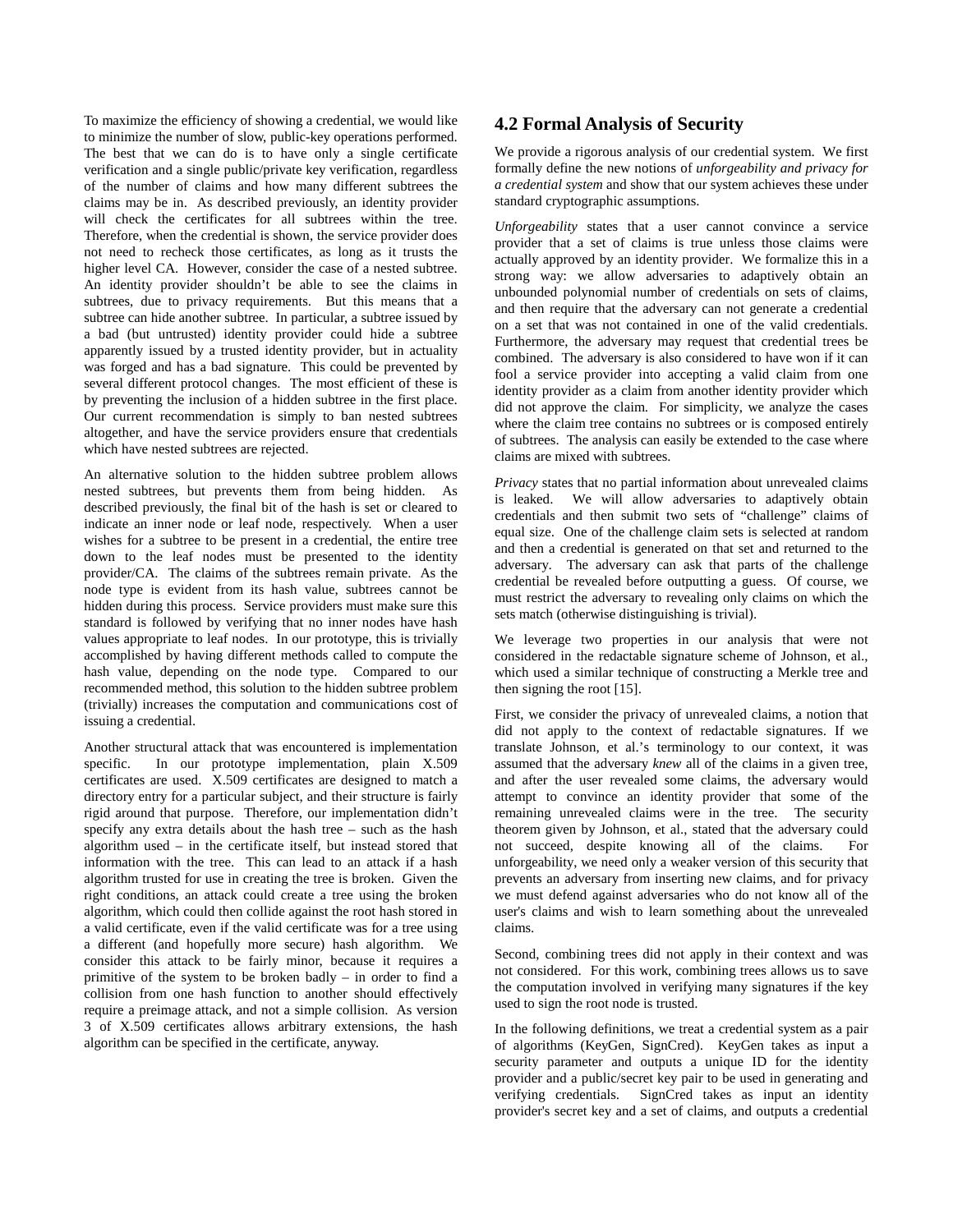on the set of claims. Each claim is either an arbitrary string s or a tuple  $(id, s, \sigma)$ , where id is an identity provider's unique ID, s is an arbitrary string, and  $\sigma$  is a signature. The second type of claim corresponds to a request to combine a subtree with root s from the identity provider with unique ID id, and  $\sigma$  is the signature on s.

For the following definition we define to two oracles, CreateIDP and RetrieveCred. CreateIDP runs KeyGen and returns the id and public key, and RetrieveCred takes as input a claim set and an identity provider's unique ID and runs SignCred with the corresponding secret key, and then returns the credential.

 *Definition 1*. (**Unforgeability**) Let (KeyGen, SignCred) be a credential system. Then a probabilistic, poly-time adversary *A*<sup>CreateIDP, RetrieveCred</sup> is said to forge a credential if it outputs a tuple  $(\rho k^*, \sigma^*, \langle c_i^* \rangle \mid n^* \in \rangle$ , where  $p k^*$  is a public key output by GenIDP,  $\sigma^*$  is a valid signature under  $pk^*$ ,  $\{c^*i\}$  is a set of claims not signed by their respective identity providers, and  $\left\{ n^*, i \right\}$ is a valid set of intermediate nodes for revealing the claims in a hash tree corresponding to  $\sigma^*$ .

 *Definition 2.* **(Privacy)** Let (KeyGen, SignCred) be a credential system, let Chal be an oracle that when given two claim sets and a identity provider's ID, chooses one of the sets at random and generates a credential on that set, and let Reveal be an oracle that takes as input a claim set and reveals those claims (Reveal may only be called after Chal has been called). Then an adversary *A* CreateIDP, KeyGen, Chal, Reveal *is said to violate the privacy of the* credential system if it guesses the set chosen by Chal with probability non-negligibly greater than ½.

 THEOREM 1. *If H is a collision resistant hash function and the underlying signature scheme is existentially unforgeable, then the scheme described above is unforgeable except with negligible probability.*

PROOF SKETCH. Above we assumed that a tree is valid only if all of its claims are contained in subtrees or if none of its claims are in subtrees. We will deal with these two cases separately.

*Case 1: A outputs no subtree claims.* Here  $\sigma^*$  must be a signature output by the underlying signature scheme under a key output by CreateIDP, because otherwise **A** could be used to break the underlying signature scheme. Moreover, the nodes revealed by **A** must be a subtree of the tree from that query. Otherwise **A** has found a collision in the hash function: either a tree node's input was changed, or if an internal node was used as a leaf, then the appended bit is different, forcing a collision.

*Case 2: A outputs a tree containing subtrees.* Here again the signature at the root provided by **A** must have been output by SignCred. **A** must reveal the intermediate nodes leading up to the root, and since every claim is contained in a subtree, **A** must reveal a preimage of the trinary node (the root of the subtree). By the collision resistance of H, **A** must reveal the same public key as part of the preimage of the trinary node. By the same reasoning, the revealed tree must be contained in the honestly generated tree, so the claims must have been signed before and the matching trinary node preimage guarantees that the claim is under the original identity provider. This completes the proof sketch.

We note that the random padding is not needed for unforgeability, but it is necessary for privacy, as discussed below.

Next we argue that the scheme does not leak information about unrevealed claims. Below we will need that the hash function is a *pseudorandom function* when the random padding is viewed as a key.

THEOREM 2. If  $H_k(x) = H(k, x)$  *is a pseudorandom function (keyed with the padding k), then the scheme described above is private.*

PROOF SKETCH. Consider an adversary **A** attempting to violate the privacy of the credential system, as defined above. A will obtain credentials on sets until it outputs two challenge sets, which define a symmetric difference of claims which it cannot ask to be revealed.

We define a sequence of "hybrid" versions of the game played by **A**, where in each hybrid we hash one more claim in the symmetric difference with an independent random function instead of with  $H_k$ . Since  $H_k$  is a pseudorandom function that is only queried once for each randomly chosen k, **A** cannot detect the difference between adjacent hybrids. Then **A** cannot detect the difference between the extreme hybrids, where either all claims in the symmetric difference are hashed with  $H_k$  or all are independent random values. But in the latter case, the distribution seen by **A** is the same no matter which of the two challenge claim sets is chosen, meaning that **A** has advantage 0 in that hybrid. Thus **A** has negligible advantage in distinguishing the two claim sets, completing the proof sketch.

#### **5. PERFORMANCE**

As per its conception as a practical system, performance has always been a consideration in the design of our credential. Our design focuses on conventional operations (one-way hashes) and minimizes the number of asymmetric/public key operations. In general benchmarking of comparable hash functions (the SHA family) versus public key algorithms (RSA and DSA), done using both OpenSSL and the default Sun Java cryptography provider, the hash functions were more than two orders of magnitude faster than the public key algorithms. This allows our system to be much faster than the digital credential schemes by Brands and Camenisch, et al., which require many more of these expensive public key operations.

The actual implementation of the credential system is of course more complicated than the primitive operations alone. Based on our proof of concept implementation, Table 1 shows timing for the whole operations of verifying a hash tree versus verifying a public key certificate (not including verifying the user's private key). The hash tree used contains 2048 claims. In the first case, all but a single claim is masked, leading to both a very fast execution time (a little over a millisecond) and a very small file size on disk (just a few hundred bytes). In the second case, all 2048 claims are present, requiring 10 times as long to verify. (The time difference is not greater, because the checking algorithm is very general, performing the same setup for checking a full tree as a tree with only a single claim). The tree file for the full 2048